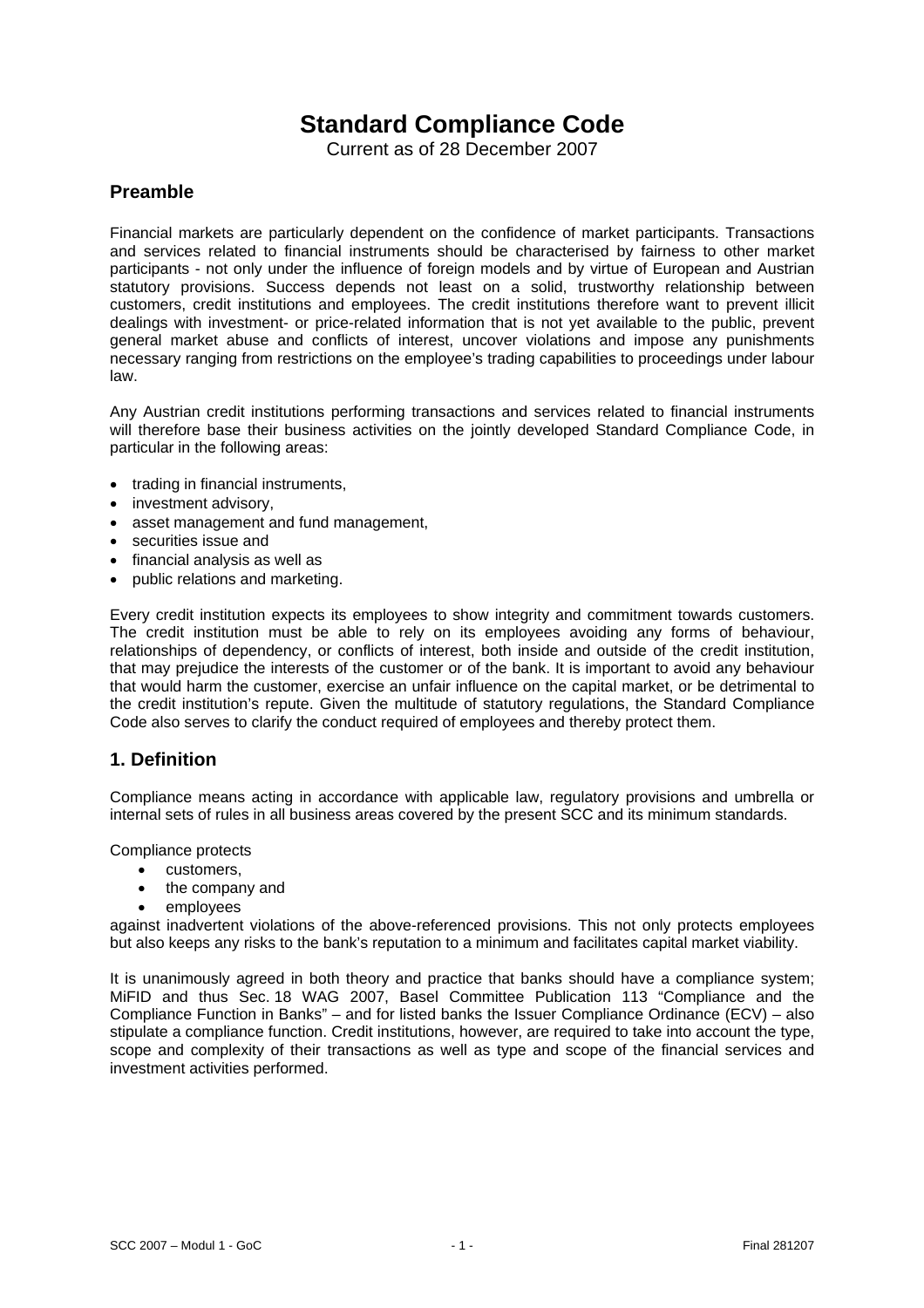# **2. Purpose of compliance**

Reference literature distinguishes between five compliance objectives:

## **2.1. Protection**

Educating employees about relevant regulations and relevant monitoring mechanisms serves to prevent the deliberate or inadvertent violation of these regulations. This protects both the company and employees from harm. This protective function also involves the recognition and resolution of conflicts of interest.

## **2.2. Advice and information**

The compliance function does not only provide information and ensure education, but also serves as contact point for operative departments in cases of doubt. The employees' awareness of potential risks must be honed and they must know when to actuate the compliance function.

## **2.3. Quality assurance**

To comply with the principle of providing advice in accordance with the investment and investor needs information on the customer must be obtained ("Know-your-customer principle"). The Austrian Securities Supervision Act of 2007 (WAG) requires the compliance function to make adequate arrangements to observe such provisions.

#### **2.4. Monitoring**

Compliance with all compliance-relevant obligations under law, regulatory instruments or umbrella or internal sets of rules must be monitored. Accordingly, compliance must implement relevant monitoring systems and verify their efficiency.

#### **2.5. Marketing**

An efficient compliance function avoids the violation of rules and resulting operational risks, in particular those with a bearing on the reputation. In so doing, it also serves to maintain and strengthen the trust in the credit institution.

# **3. Objective**

Compliance is an organisational concept which aims to establish an information symmetry between customers, the credit institution and employees based on fairness, solidarity and trust, resolve conflicts of interest and ensure compliance with applicable laws and other (e.g. internal bank) regulations. On the one hand, the task of a compliance organisation<sup>1</sup> is to monitor the proper conduct of its employees, to identify any violation of the rules and to ensure remedy. Furthermore, it shall develop internal guidelines, procedures, and organisational provisions to ensure that credit institutions as well as their executive bodies and employees act in due compliance with the rules. On the other hand, the compliance organisation also serves to train employees and give advice in cases of doubt.

## **4. Management responsibility**

The full management board / the management have the duty to ensure the establishment of such an independent compliance organisation, making sure that the compliance organisation is in a position to act independently and autonomously and promoting the observance of compliance-relevant instructions. The compliance officer shall report exclusively to the full management board.

<u>.</u>

 $1$  When using the term "compliance organisation" in the SCC, proportionality (Sec. 1, last paragraph above) must be ensured in all cases.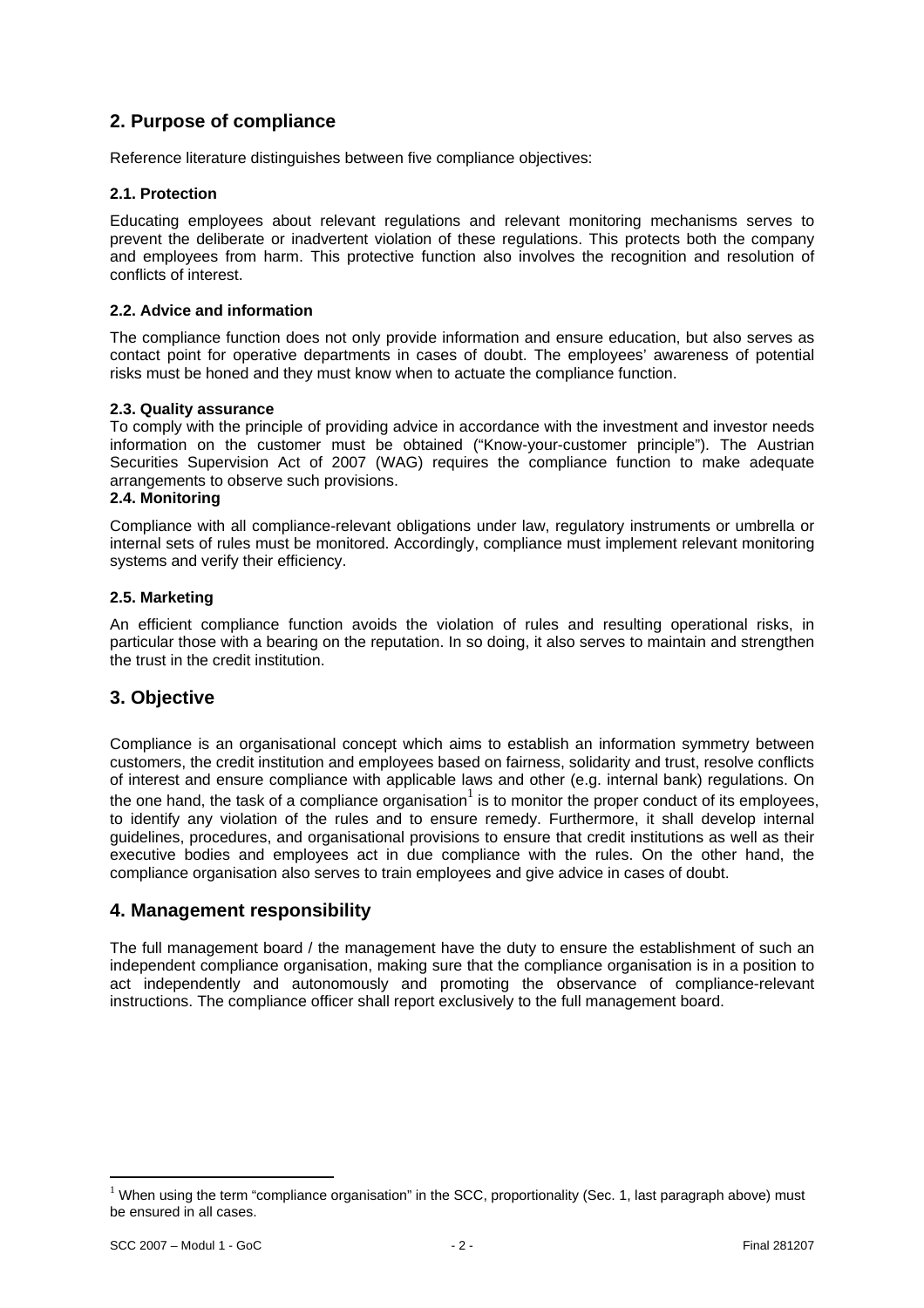# **5. Independence**

Compliance officer and compliance office are independent and not bound by instructions in the performance of their tasks. The compliance officer heads the compliance organisation and acts in the best interest and for the integrity of the credit institutions and the market.

To protect himself and his independence and to maintain the required continuity and experience, he shall be appointed in writing by the full management board for a minimum term of two years. He shall be deemed re-appointed automatically for another term unless he is instructed otherwise in writing by the full management board no later than three months prior to the end of his term. A transfer or dismissal from this function is possible only in the event of criminal conviction or a relevant disciplinary offence (in institutions without a disciplinary commission, the full management board or the management must unanimously decide on the compliance officer's dismissal). Non-renewal, transfer or dismissal shall be reported without delay to the Financial Market Authority.

## **6. Position within the company**

The compliance officer and compliance department shall report directly to the full management board; line reporting to the chairman of the management board is recommended. A regular *meeting day can be agreed* with the full management board for the above purpose. Annual and, if necessary, interim reports must in any event be addressed to the full management board; a credit institution may also stipulate that said reports are sent not only to the full management board but also directly to the supervisory board.

Within the credit institution, the compliance officer shall have the chief responsibility for compliancerelevant communication with the Financial Market Authority.

He shall have decision-making authority in issues regarding application and interpretation of compliance-relevant provisions and, in so doing, shall be free to resort to the expertise of the legal or other specialised departments or external experts.

The compliance officer and compliance office staff shall be authorised at any time and without limitations to inspect, access and obtain information with regard to any relevant documents, books, records, personnel data and available tape recordings. No staff member may refuse delivery of documents or provision of compliance-relevant information. Any violation constitutes a serious disciplinary offence which must be documented by the compliance organisation and will be penalised accordingly by the managers of Human Resources.

Compliance activities must be distinguished from internal audit and risk management; extensive cooperation with the latter is desirable however.

# **7. Equipment/resources**

As an internal control system required by law, an efficient, adequately equipped and independent compliance is a valuable asset and constitutes a competitive factor for credit institutions and hence for the financial centre of Austria. "Compliance" should be firmly anchored in the employees' minds and become part of the corporate culture, not least in order to protect the employees themselves.

Each credit institution is therefore responsible for setting up a compliance function. The extent and scope of any compliance organisation depend on the size of the credit institution or on number of staff in the relevant departments, the tasks, on the extent, scope, and type and on the complexity of the financial services and transactions. Each credit institution shall appoint a compliance officer who is responsible for implementation and monitoring of this SCC and of the internal compliance rules.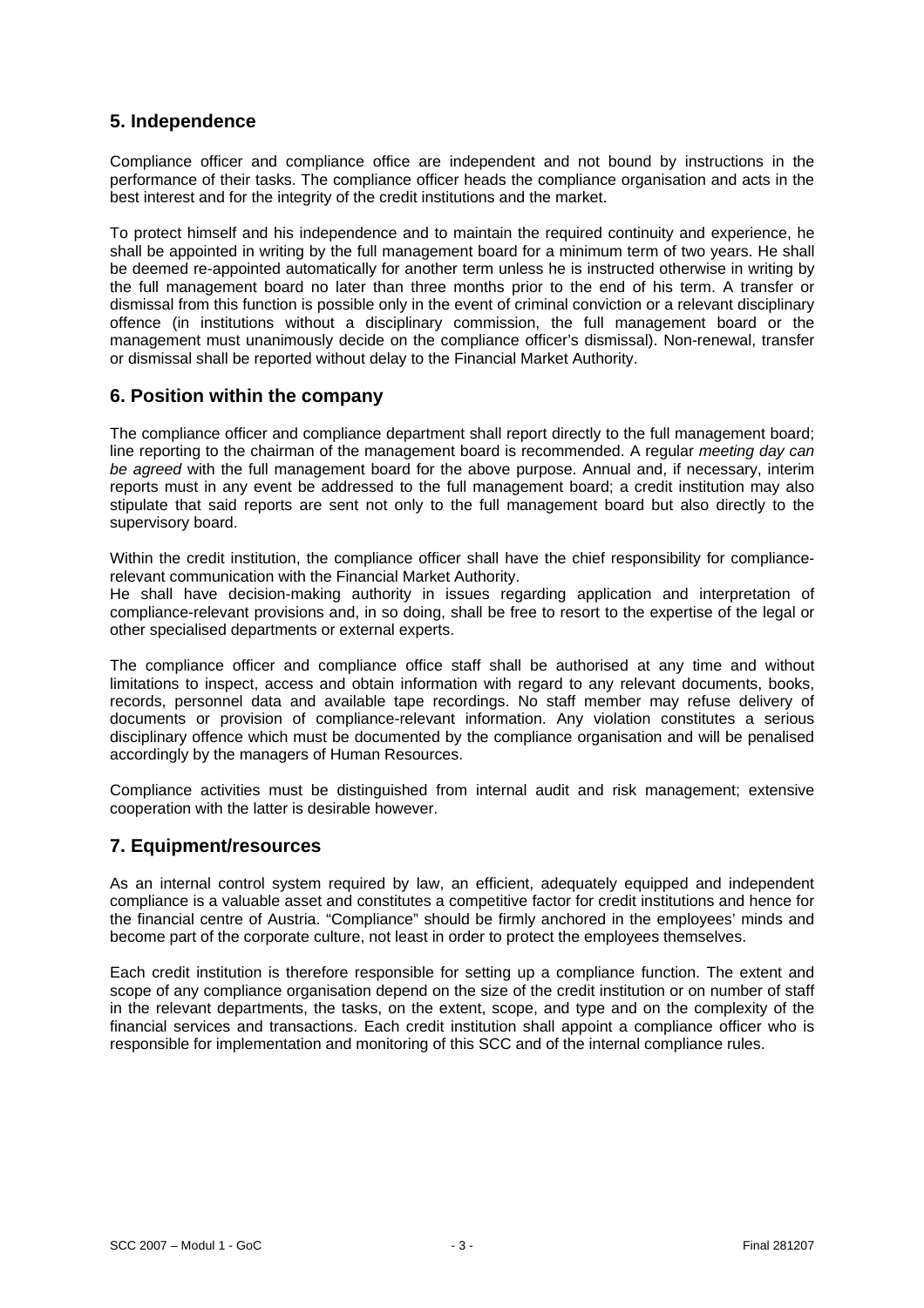The compliance office and compliance organisation must be equipped with the necessary authority, the required personnel, technical, and financial means, the necessary expertise and the required experience. Remuneration of compliance organisation staff shall be independent from the financial performance of individual compliance-relevant business divisions of the credit institutions.

## **8. Responsibilities**

## **8.1: Development, wording and evaluation of internal guidelines and procedures**

Every credit institution must ensure compliance with and implementation of all compliance-relevant provisions and statutory requirements. The compliance officer must therefore ensure that the compliance organisation develops and formulates internal principles, guidelines and procedures using the resources of the credit institution's relevant specialised departments; the above shall then be implemented by way of a board resolution and communicated to the employees.

The compliance officer shall submit proposals to the full management board regarding an adequate internal compliance organisation that is commensurate with the size of the bank, and with the type, complexity and scope of transactions and – as a key element – to create areas of confidentiality in existing or yet to be created organisational units of the credit institution. He shall make adjustments to accommodate organisational changes by redefining areas of confidentiality as required and inspecting the design of all organisational processes of the credit institution to avoid conflicts of interest. However, the compliance officer shall also have the duty to report shortcomings in the internal principles, guidelines and processes themselves or in their implementation.

His responsibilities therefore include, in particular, the preparation, implementation and monitoring of internal compliance guidelines, insider lists (for listed banks) and employee statements.

#### **8.2: Ongoing monitoring of all relevant provisions (incl. training / advice)**

By way of random sampling, the compliance officer shall constantly review adherence to the provisions regarding disclosure of insider information and organisational measures for the preventtion of abuse or disclosure of insider information. Furthermore, he shall be in charge of reviewing measures taken to prevent market manipulation and to prevent or disclose conflicts of interests, including complaint management.

He shall give advice and provide support to the management board and employees of the credit institution in compliance-relevant matters while monitoring compliance with all relevant external and internal guidelines (in particular the SCC, and if applicable, the Issuer Compliance Ordinance).

The compliance office shall be responsible for compliance training and education of employees, in particular of employees working in areas of confidentiality and the relevant compliance officers.

## **9. Concept of areas of confidentiality**

Credit institutions are required to set up effective organisational and administrative arrangements on a continuous basis to ensure that adequate measures can be taken to prevent conflicts of interest that prejudice the customers' interests. Adequate strategies for handling conflicts of interest are to be set up and implemented in accordance with the size and organisation of the respective credit institution as well as the type, scope and complexity of its transactions. These specifications are met by setting up areas of confidentiality, for instance. At the same time, this approach makes it possible to conduct business and provide customer service in an independent manner without being influenced by the interests and status of information of other units, without jeopardising the necessary cooperation.

Credit institutions are required to set up permanent and temporary (project-related) areas of confidentiality in a suitable manner and document these in writing; the diversity, number, and size of areas of confidentiality shall be determined as is deemed reasonable by the respective credit institution in cooperation with the compliance officer.

# **10. Outsourcing of business segments**